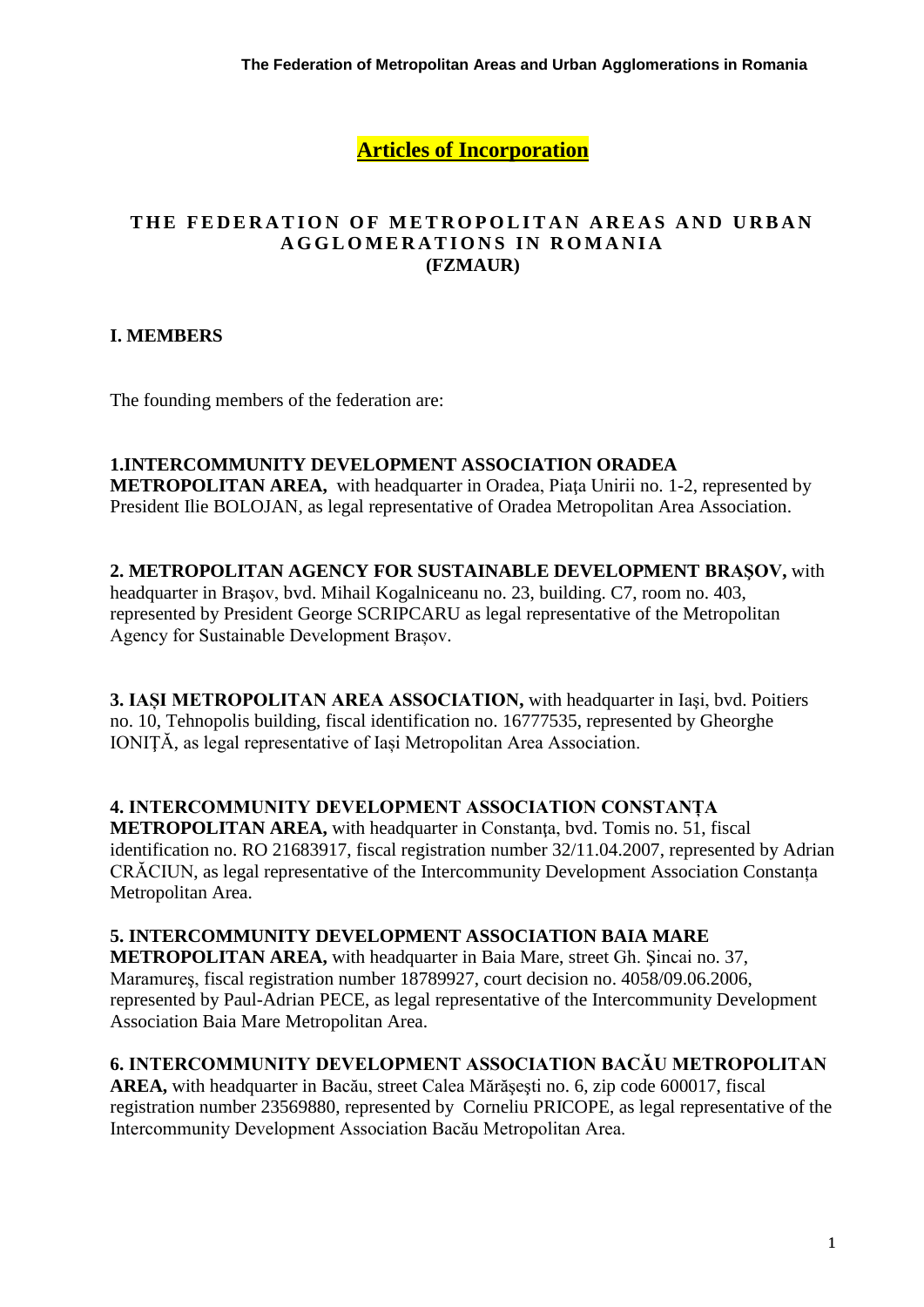**7. TÎRGU MUREȘ METROPOLITAN AREA ASSOCIATION,** with headquarter in Tîrgu Mureş street Primăriei no. 2, member through decision no. 3/27.01.2009, represented by President Ciprian-Minodor DOBRE, as legal representative of the Tîrgu Mures Metropolitan Area Association.

### **8**.**INTERCOMMUNITY DEVELOPMENT ASSOCIATION TIMIȘOARA GROWTH**

**POLE,** member through decision no. 6/10.02.2010, represented by President Nicolae ROBU, as legal representative of the Intercommunity Development Association Timișoara Growth Pole.

# **9. INTERCOMMUNITY DEVELOPMENT ASSOCIATION BOTOȘANI**

**METROPOLITAN AREA,** member through decision no. 1/30.04.2015, represented by President Ovidiu - Iulian PORTARIUC, as legal representative of the Intercommunity Development Association Botoșani Metropolitan Area.

## **10. INTERCOMMUNITY DEVELOPMENT ASSOCIATION LAND OF MARAMUREȘ,**

member through decision no. 1/30.04.2015, represented by President Ovidiu Gheorghe NEMEȘ, as legal representative of the Intercommunity Development Association Land of Maramureș.

## **11. INTERCOMMUNITY DEVELOPMENT ASSOCIATION CRAIOVA**

**METROPOLITAN AREA,** member through decision no. 1/2013, represented by President Lia Olguța VASILESCU, as legal representative of the Intercommunity Development Association Craiova Metropolitan Area.

### **12. INTERCOMMUNITY DEVELOPMENT ASSOCIATION SATU MARE**

**METROPOLITAN AREA,** member through decision no. 1/2014, represented by President Costel Dorel COICA, as legal representative of the Intercommunity Development Association Satu Mare Metropolitan Area.

The Federation represents the **will** of the founding members to jointly, voluntarily, permanently and without the right to restitution, make their material contribution, knowledge and contribution to work, in order to achieve the goal of the Federation.

The Federation is established, organized and functions as a non-governmental organization, a cooperation structure with private legal personality, set up by the intercommunity development associations to jointly develop projects leading to national progress and of national interest.

# **II. NAME OF THE FEDERATION**

# The name is **FEDERATION OF METROPOLITAN AREAS AND URBAN**

**AGGLOMERATIONS IN ROMANIA (FZMAUR),** and is formed by metropolitan areas and urban agglomerations constituted according to Law no. 215/2001, as subsequently amended and supplemented and G.O. 26/2000 on associations and foundations with subsequent amendments and completions. FZMAUR abbreviation can be used in headers, logos.

The Federation was formed on the basis of G.O. no. 26/2000 on associations and foundations, as subsequently amended and supplemented, and operates in accordance with the provisions of the present constitutive act, the Romanian statute and legislation in force.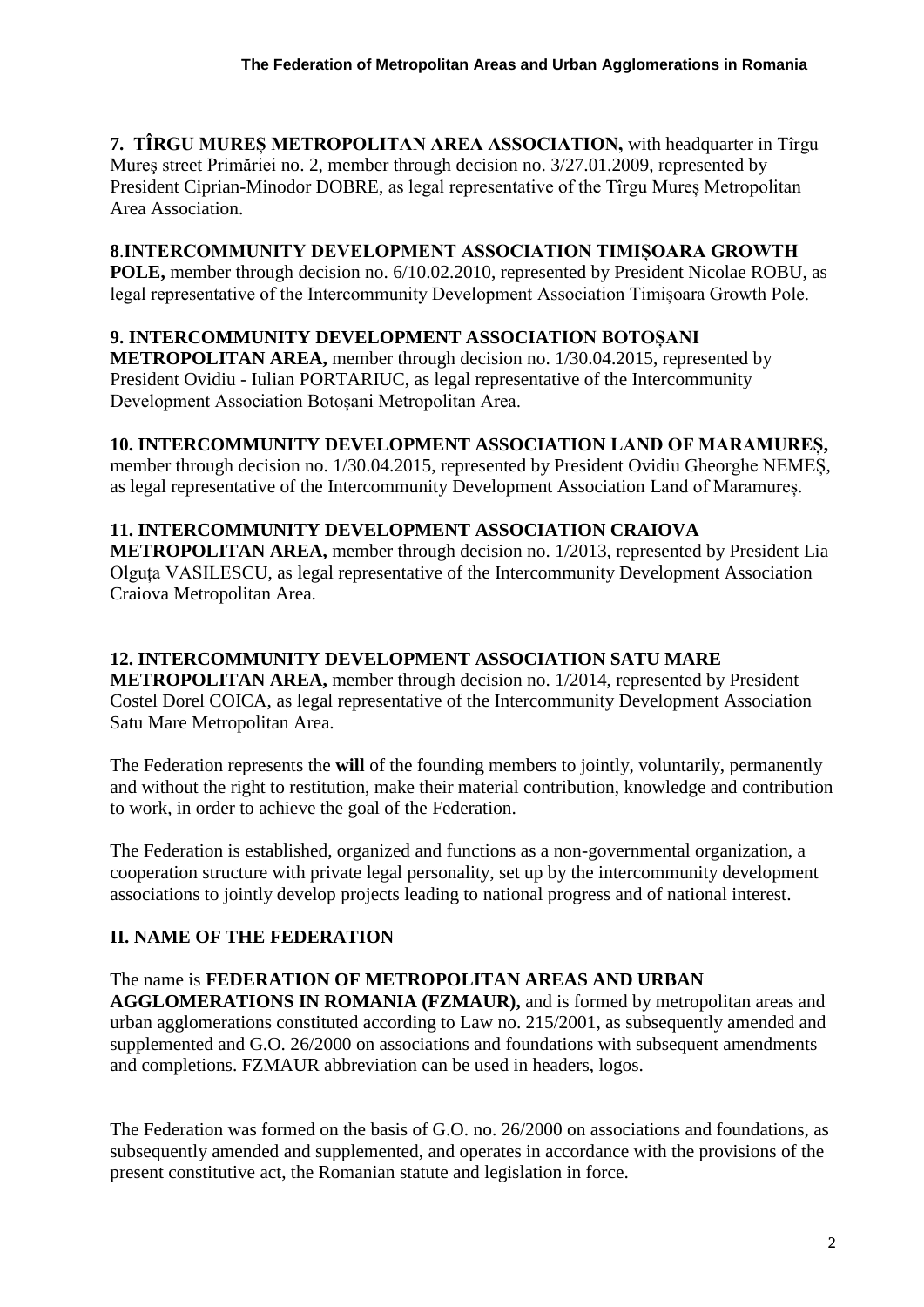The Federation is a private legal entity.

### **III. HEADQUARTER, DURATION**

**The Headquarter** of the Federation is in Braşov, bvd. Mihail Kogălniceanu no. 23, building C7., room no. 403.

The duration for which the Federation is set up and operates is indefinite.

#### **IV. PATRIMONY**

**The initial patrimony** of the Federation is represented by the cash contribution of the founding members of 6.000 Ron.

## **V. GOVERNING BODIES**

The governing bodies of the Federation are:

**1. General Assembly** – the **supreme governing body** and decision, made up by the members meeting, according to the statutory norms.

**2. Board of Directors** – the **governing body** of the Federation between the General Assemblies, consisting of President, Vice-President, Secretary and 2 members.

The General Assembly unanimously elected its members, the following composition of the **Board of Directors:**

**President: Ilie BOLOJAN**, as legal representative of the Intercommunity Development Association Oradea Metropolitan Area.

**Vice - President: Adrian CRĂCIUN**, as legal representative of Constanța Metropolitan Area Association.

**Secretary General: Paul-Adrian PECE**, as legal representative of the Intercommunity Development Association Baia Mare Metropolitan Area.

**Member: Dragoș Florin DAVID,** as legal representative of the Metropolitan Agency for Sustainable Development Brașov.

**Member: Gheorghe IONITA**, as legal representative of the Intercommunity Development Association Iași Metropolitan Area.

**3. The Censor**, as an internal financial control body, was designated by the General Assembly to be Mr. Leonard Pădureanu.